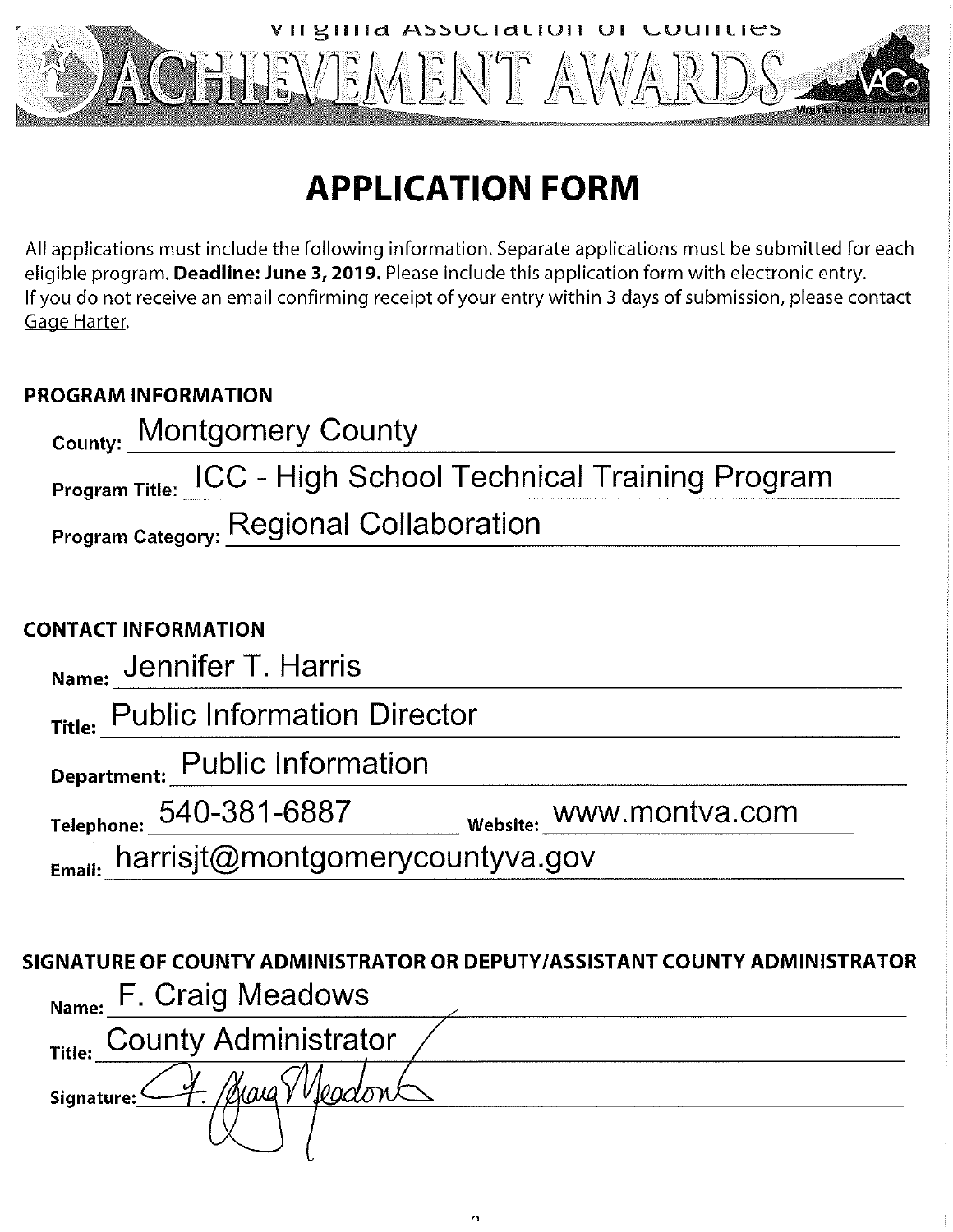#### **2018 VACo Regional Collaboration Award Submission – IIC**

#### **Executive Summary:**

High School students in the Montgomery County Public School system now have increased opportunities and paths to success in the form of the International Code Council (ICC) High School Technical Training Program (HSTTP). The program was implemented at Blacksburg High School in the spring of 2018. However, planning began in October 2017 with regional collaboration between representatives from Montgomery County, Montgomery County Public Schools, and Virginia Building and Code Official Association. Since the inception of the program, 12 students have successfully completed the HSTTP International Residential Code (IRC) Building Code Certificate. In addition, two students passed a rigorous exam that is usually taken by seasoned professionals. Initially, the Virginia Building and Code Official Association agreed to fund the program. Since then, the Montgomery County Public School system has fully adopted the program and associated funding, with the goal of offering the program at all four area high schools.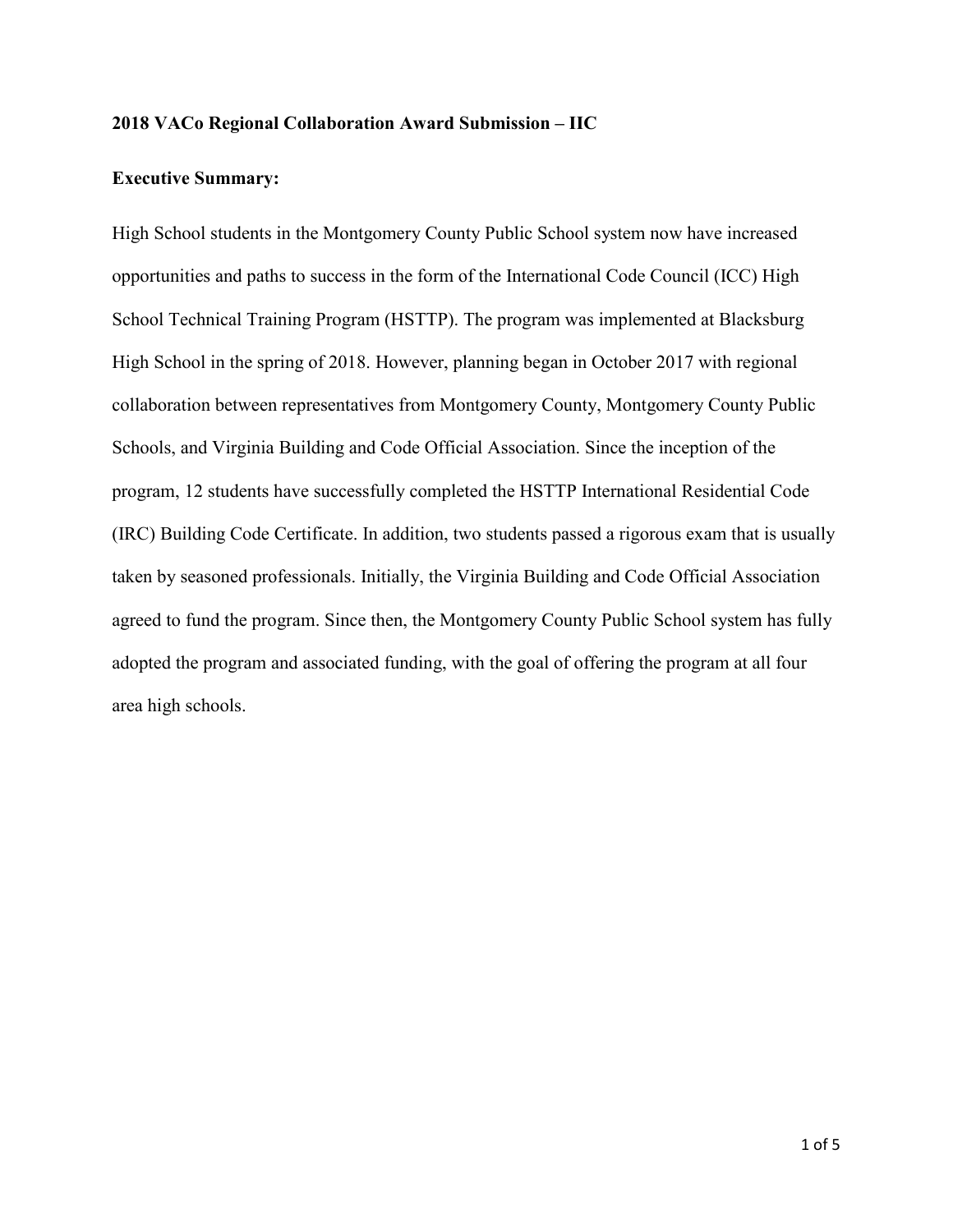### **Overview:**

In 2014, the Virginia Building and Code Officials Association partnered with other industry organizations to include the Virginia Plumbing and Mechanical Inspectors Association, the Department of Housing and Community Development, and Internal Code Council to bring a High School Technical Training Program (HSTTP) that had been successful in other states to Virginia. Since then, the program has grown throughout the state; however, it had not yet



reached Montgomery County. That all changed when a Montgomery County employee and Chair of the VBCOA-Region II gathered a group of influencers in October 2017. Included in that group was Rick Weaver (Administrator of Career and Technical Education and Business Partnerships) and Carl Pauli (Director of

Secondary Education, not pictured); along with VBCOA representatives Jimmy Moss (Grayson County Building Official, back left), John Broughton (Montgomery County Building Inspector and VBCOA Region II Chair), Cathy Cook (Town of Blacksburg Building Official, front left), Bill Yeager (Montgomery County Building Official); Kyle Kratzer (VBCOA‐ICC Representative, Fairfax); and Scott Woodrum (Montgomery County Director of Environmental Services and County Engineer, not pictured).

Since the spring of 2018, students at Blacksburg High School have had access to a new program, the International Code Council (ICC) High School Technical Training Program (HSTTP). The goal of the ICC HSTTP is to teach students building codes and construction through practice. Why does such program add value to the Montgomery County Public School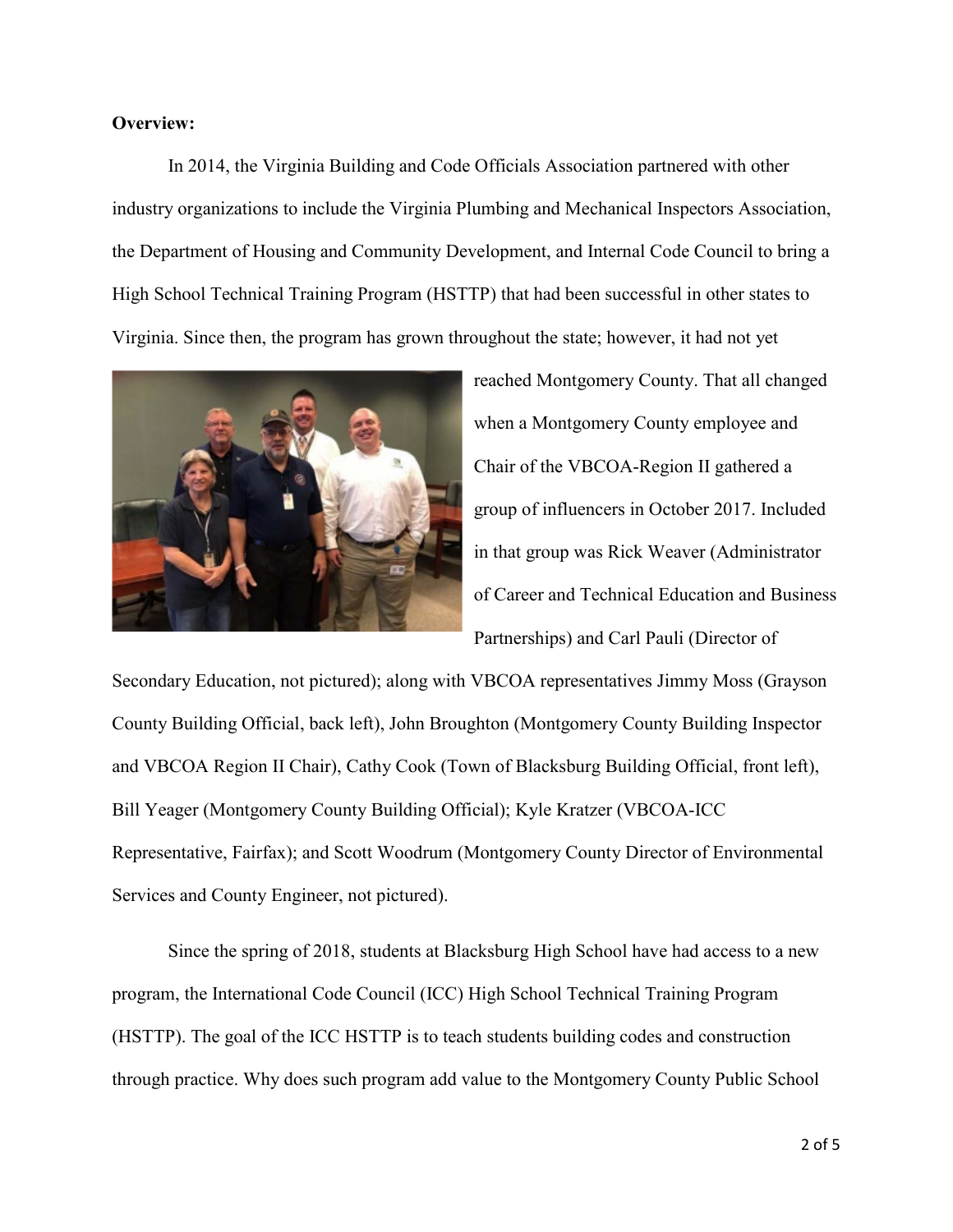System? The answer is threefold: not every high school graduate is on a trajectory of secondary education; careers in the area of building construction are on the rise; and providing this opportunity for knowledge, skillset, and access to the necessary certification tests allows students to graduate with an advantage of having both hands-on experience and certifications in the field.



The first opportunity to overcome an obstacle came in the form of finances. While at face value, those who learned about the program saw its value, the funding for it was initially uncertain. As a result, representatives from the Virginia Building and Code Officials Association

agreed to fund the price tag for the program. That price tag was a small amount to pay for such a rich experience for the high school students and will have a great return on the investment. *(Pictured here from left to right are: John Broughton, VBCOA Region II Chair and Montgomery County employee; Veronica Spradlin, Teacher at Blacksburg High School; Caleb Manuel, Blacksburg High School Student; Kaleb Edwards, Blacksburg High School Student; Jackson Bulls, Blacksburg High School Student; and Pete Mensinger, VBCOA President.)*

After the funding problem was addressed, the next hurdle was teacher buy-in. It's no

secret that teachers are required to pack a lot of information in their current curriculum. *(Pictured here from left to right are Blacksburg High School Students in the program: Zachary Hosig, Jethro Rust, Madeline Deck, Morgan* 

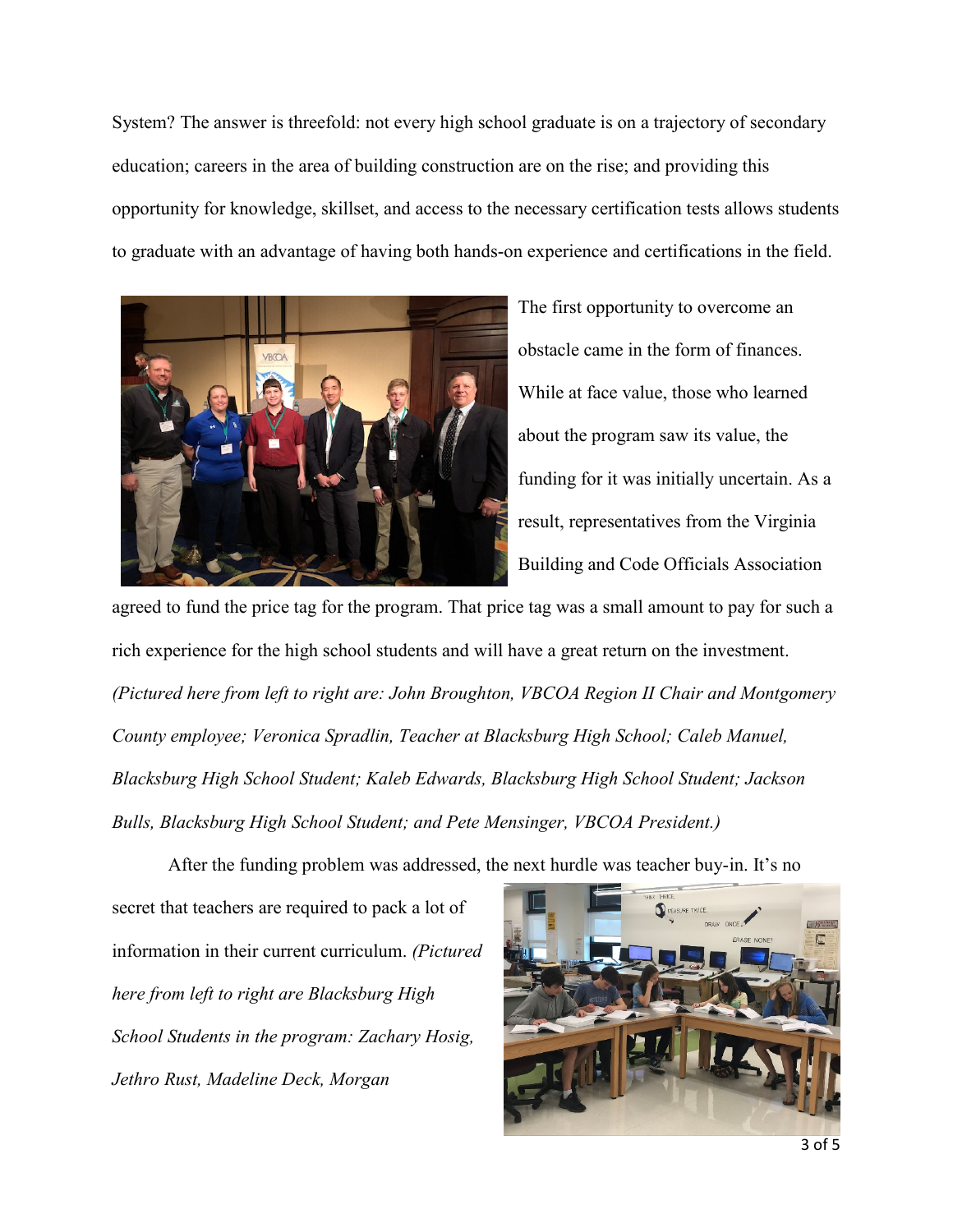*Hendrickson, and Claire Branscome).* The ICC HSTTP would require additional requirements in a full curriculum. However, once Blacksburg High School drafting teacher, Veronica Spradlin, learned of this program, she immediately agreed to add it to her curriculum for her students in the 3-4-year program for students who want to pursue careers in Architecture/Design. The third year has a required component of taking the HSTTP International Residential Code (IRC) Building Code Certificate test as their end of course exam. The students were also required to use the code book throughout the course as they designed a custom house plan. The fourth-year class was an optional, or capstone, course where students can choose projects that they would like to pursue, with the suggestion of completing the three other (Mechanical, Electrical and Plumbing) HSTTP certificates. If the students complete all four certifications successfully, Montgomery County Public Schools will pay for the students to take the B1 Industry Exam.



*(Pictured here from left to right are the Blacksburg High School students who passed the B1 exam: Caleb Manuel and Jackson Bulls.)* Three of the original six students who passed the Building Code Student Certificate in the spring of 2018 returned in the fall of 2018 and pursued the other

three HSTTP Certifications: Mechanical, Electrical and Plumbing. The students were successful in passing the certifications. Then, the three students decided to take the B1 Industry Exam and two of the three were successful in passing that industry exam, which is a rigorous exam that is usually taken by seasoned trade professionals. Not only did these students increase their